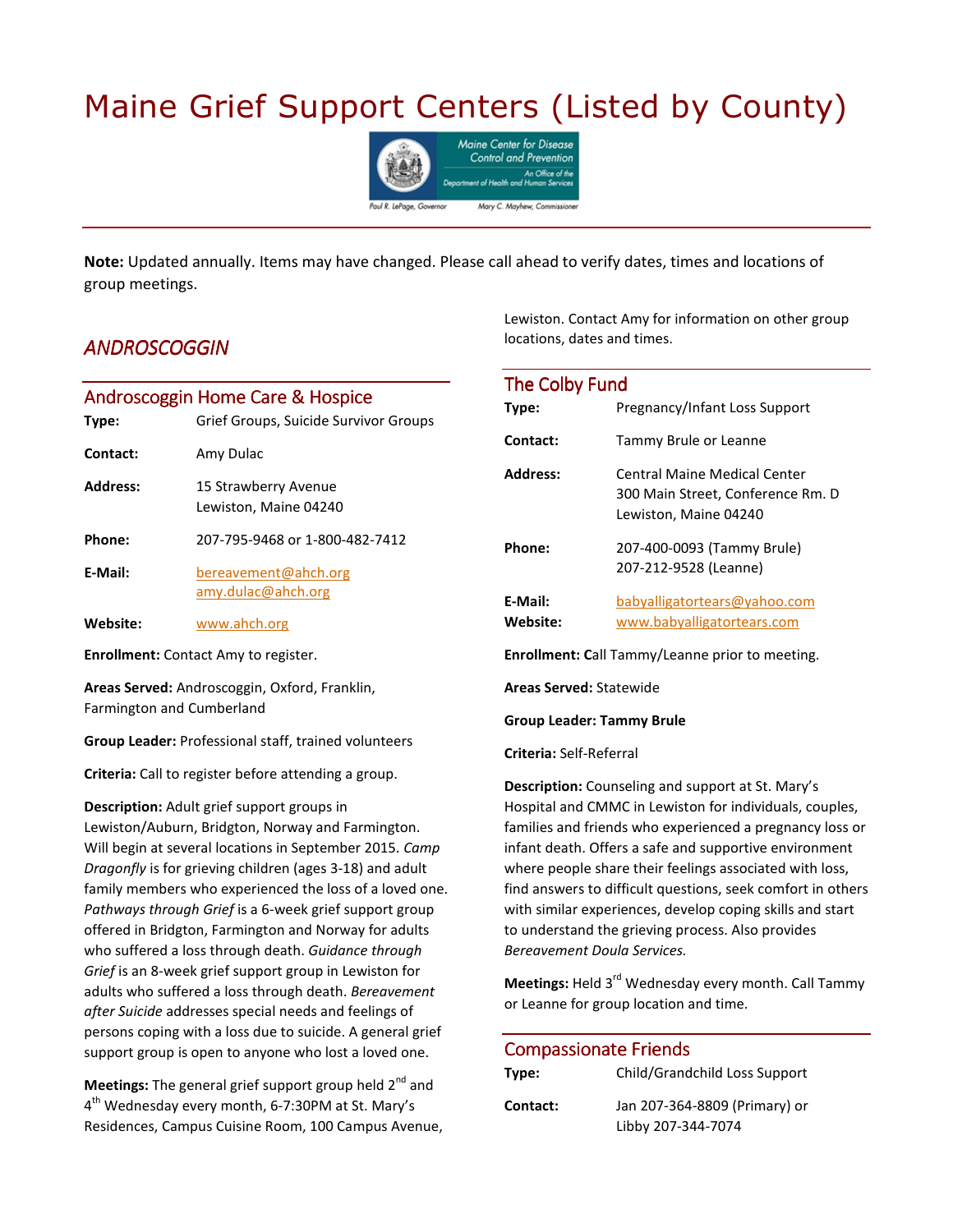**Address:** D'Youville Pavilion ARC Room, 102 Campus Avenue Lewiston, Maine 04240

**Phone:** 207-557-8202

**E-Mail:** compassionatefriendslewiston@yahoo.com **Website:** www.compassionatefriends.org

**Enrollment:** Call ahead to register.

**Areas Served:** Statewide

**Group Leader:** Trained volunteers

**Criteria:** Open to the community

**Description:** Open to anyone dealing with the loss of a child or grandchild.

**Meetings:** Held 2<sup>nd</sup> Wednesday every month, 6-8PM at D'Youville Pavilion.

#### St. Mary's Regional Medical Center

| Type:           | <b>General Bereavement Support</b>                                  |
|-----------------|---------------------------------------------------------------------|
| Contact:        | Sister Suzanne                                                      |
| <b>Address:</b> | 100 Campus Avenue<br><b>Campus Cuisine</b><br>Lewiston, Maine 04240 |
| Phone:          | 207-777-8520                                                        |

**Website:** www.stmarysmaine.org

**Enrollment:** Drop-Ins welcome, calling ahead to sign up for meetings is preferred.

**Areas Served:** Androscoggin County

**Group Leader:** Sister Suzanne

**Criteria:** Open to the community.

**Description:** Open to anyone dealing with the loss of a loved one.

**Meetings:** Held 2<sup>nd</sup> and 4<sup>th</sup> Wednesdays of every month, 6-7:30PM.

### *AROOSTOOK AROOSTOOK*

# Northern Maine Medical Center **Type:** Suicide Loss Support Group

| Contact:        | Ethel Jalbert, RN                              |
|-----------------|------------------------------------------------|
| <b>Address:</b> | P.O. Box 343<br>Fort Kent, Maine 04743         |
| Phone:          | 207-834-5790                                   |
|                 | <b>Contact E-Mail:</b> ethel.jalbert@yahoo.com |

**Website:** www.nmmc.org

**Enrollment:** Open Enrollment

**Areas Served:** Northern Aroostook

**Group Leader:** Facilitated by mental health professionals and loss survivors.

**Criteria:** No referral required. The loss does not have to be recent.

**Description:** Open to suicide loss survivors. For adults who have experienced a loss of family member or friend by suicide. Handouts free and refreshments served.

**Meetings:** Held 1<sup>st</sup> Thursday every month, Northern Maine Medical Center Library, 6:30-8PM.

#### Compassionate Friends

| Type:                                                                                    | Loss of a Child Support                                                                                          |  |
|------------------------------------------------------------------------------------------|------------------------------------------------------------------------------------------------------------------|--|
| Contact:                                                                                 | Michele                                                                                                          |  |
| <b>Address:</b>                                                                          | Center for Community Health<br><b>Education (Houlton Hospital)</b><br>20 Hartford Street<br>Houlton, Maine 04730 |  |
| Phone:                                                                                   | 207-521-7455                                                                                                     |  |
| <b>Contact E-Mail:</b>                                                                   | chelewilliefitz@gmail.com                                                                                        |  |
| Website:                                                                                 | www.compassionatefriends.org                                                                                     |  |
| <b>Enrollment: Drop-In</b>                                                               |                                                                                                                  |  |
| <b>Areas Served: Statewide</b>                                                           |                                                                                                                  |  |
| <b>Group Leader: Michele</b>                                                             |                                                                                                                  |  |
| Criteria: Open to the community.                                                         |                                                                                                                  |  |
| <b>Description:</b> Support for parents or siblings who have<br>lost a child of any age. |                                                                                                                  |  |

**Meetings:** Held 2<sup>nd</sup> Wednesday every month, 6:30-7:30PM, Houlton Regional Hospital.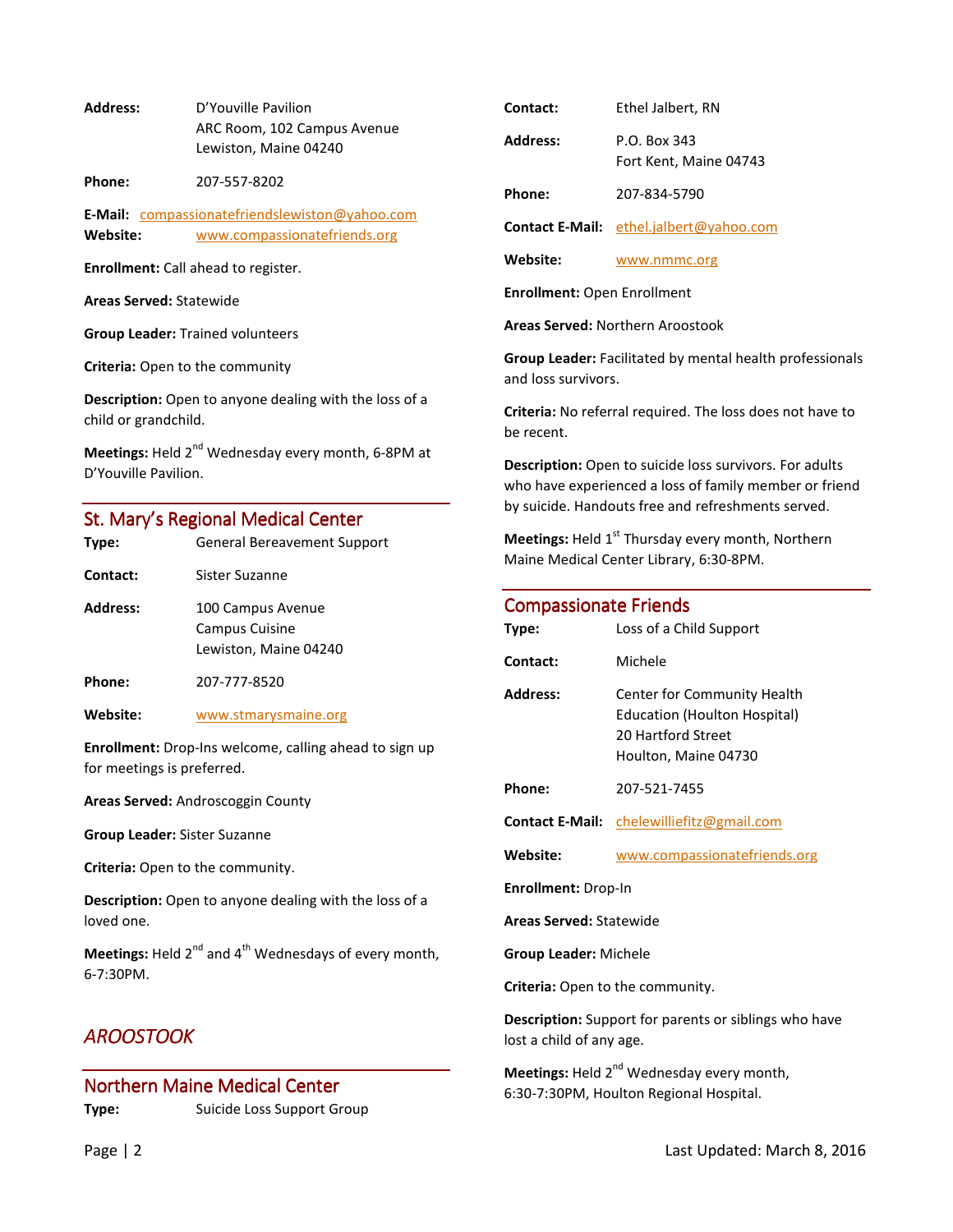# *CUMBERLAND*

# CHANS Hospice and Volunteers: Center for **Grief and Loss**

| Type:                              | Suicide Grief Support Groups                                                             |
|------------------------------------|------------------------------------------------------------------------------------------|
| Contact:                           | Andy Sokoloff, Grief Support and<br>Bereavement Coordinator                              |
| Address:                           | 45 Baribeau Drive<br>Brunswick, Maine 04011                                              |
| Phone:                             | 207-721-1357                                                                             |
| <b>Contact E-Mail:</b><br>Website: | asokoloff@midcoasthealth.com<br>www.hospicevolunteers.org<br>www.CHANShomehealthcare.com |

**Enrollment:** All programs have intake process and free of charge. Pre-attendance meetings required prior to all support groups to help people connect to appropriate group. Contact Andy to register or for information.

**Areas Served:** Parts of Androscoggin, Cumberland, Lincoln and Sagadahoc

**Group Leader:** Licensed staff and peer facilitators

**Criteria:** Self-Referral

**Description:** *Suicide Loss Support Group* is open to all members of the community who lost someone to suicide. A support group is newly available for families who lost loved ones due to a drug overdose or long-term substance use. *Adult Grief Support Groups* are at several locations and a *Grieving Children's Support Group* for all Children, Teens and their Families. An anticipatory grief support*, Living Loss, Living Hope*, is for individuals or families facing life threatening illness or other losses.

**Meetings:** The *Suicide Loss Support Group* is the 1<sup>st</sup> and 3<sup>rd</sup> Tuesday every month, 6:30-8:00PM, 45 Baribeau Drive, Brunswick. The *Overdose/Long Term Substance Use Support Group,* offered to loved ones suffering from a loss, is the  $2^{nd}$  and  $4^{th}$  Thursday every month, 3:30-5:00PM, 45 Baribeau Drive, Brunswick. The *Adult Grief*  Support Group offers two different times, one every 2<sup>nd</sup> and 4<sup>th</sup> Tuesday every month, 6:30-8PM and the other held the  $1<sup>st</sup>$  and  $3<sup>rd</sup>$  Wednesday every month. Contact Andy with questions.

#### Chapter of Bereaved Parents of USA

| Type:                            | Child Loss Support Group                                    |
|----------------------------------|-------------------------------------------------------------|
| Contact:                         | <b>Triss Critchfield</b>                                    |
| Address:                         | P.O. Box 8295<br>Portland, Maine 04104                      |
| Phone:                           | 207-799-4183                                                |
| E-Mail:                          | SouthernmaineBPUSA@gmail.com<br>triss.critchfield@gmail.com |
| Website:                         | www.bpsmaine.bpchapter.org                                  |
| FB:                              | SouthernMaineBPUSA@facebook.com                             |
| <b>Enrollment: Self-Referral</b> |                                                             |

**Areas Served:** Cumberland and York

**Criteria:** Open to the community.

**Description:** Open to anyone who is struggling with the death of a child.

**Meetings:** Held 2<sup>nd</sup> and 4<sup>th</sup> Wednesday every month, 6:30-8PM, Trinity Episcopal Church, 580 Forest Avenue, Portland.

#### (The) Center for Grieving Children

| Type:                                          | Individual and Group Grief Support     |
|------------------------------------------------|----------------------------------------|
| Contact:                                       | Sandy Lovell, Outreach Director        |
| Address:                                       | P.O. Box 1438<br>Portland, Maine 04104 |
| Phone:                                         | 207-775-5216 Extension: 107            |
| E-Mail:                                        | sandy@cgcmaine.org                     |
| Website:                                       | www.cgcmaine.org                       |
| <b>Enrollment:</b> Enrollment Process Required |                                        |

**Areas Served:** Cumberland, York and parts of Androscoggin

**Group Leader:** Trained volunteers

**Criteria:** Self-Referral

**Description:** Bereavement groups for children, ages 3-18, their parents and young adults, ages 18-30. Peer support for families dealing with serious illness from point of diagnosis for children, ages 3-18, adult caregivers; and the person who is ill. *Bereaved Parent Group* for parents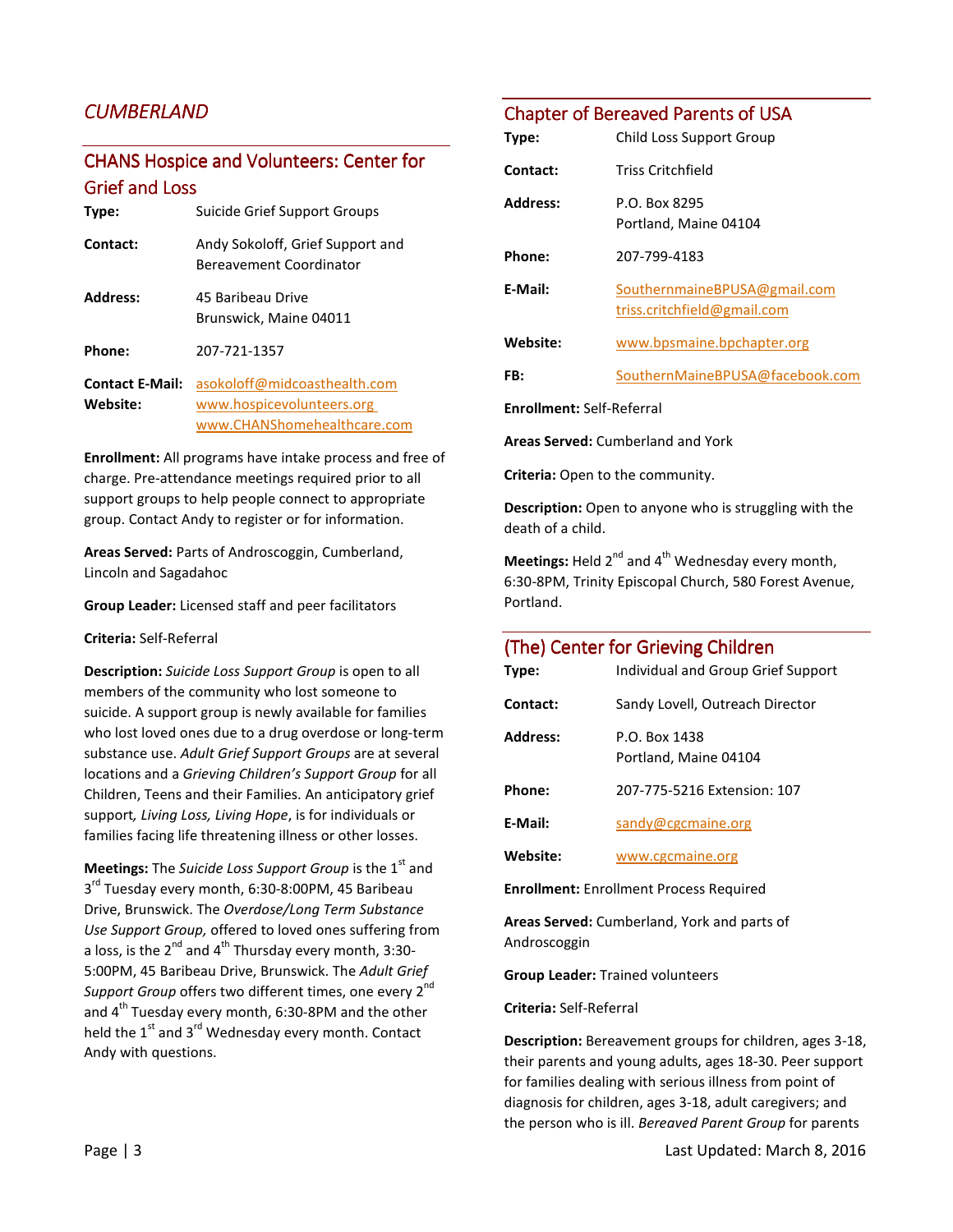who have lost a child. *Young Widow and Widowers Group* for people who have lost a spouse/partner. *Peer Support Group* with Portland schools for children from war torn countries. Education and crisis support outreach to schools, camps, businesses, communities and organizations. Phone support is available during business hours.

**Meetings:** Scheduled interviews with Sandy Lovell required before attending. Support group locations, dates and times available upon registration completion.

#### Maine Medical Center (MMC)

| Type:                              | Suicide Loss Support and Individual<br>Bereavement Counseling           |
|------------------------------------|-------------------------------------------------------------------------|
| Contact:                           | Sandra Horne, LCSW &<br>Robert Myers, LCPC                              |
| Address:                           | Department of Psychiatry<br>22 Bramhall Street<br>Portland, Maine 04102 |
| Phone:                             | 207-409-6976 or 207-409-6226                                            |
| E-Mail:                            | soslossgroup@gmail.com<br>hornes@mmc.org                                |
| <b>Enrollment:</b> Open Enrollment |                                                                         |

**Areas Served:** Greater Portland and beyond

**Group Leader:** Professionals and Peers

**Criteria:** Self-Referral

**Description:** Open and Ongoing Suicide Survivors Support Group.

**Meetings:** Held 2<sup>nd</sup> and 4<sup>th</sup> Monday of every month, 7PM in Classroom #1 of MMC Dana Center. One on one grief support offered at no cost.

#### Hospice of Southern Maine

| Type:           | Individual and Group Grief Support                                                      |
|-----------------|-----------------------------------------------------------------------------------------|
| Contact:        | Carol Schoneberg-Robinson                                                               |
| <b>Address:</b> | 180 U.S. Route 1<br>Scarborough, Maine 04074                                            |
| Phone:          | 207-289-3651 or 866-621-7600                                                            |
| Website:        | <b>E-Mail:</b> cschoneberg@hospiceofsouthernmaine.org<br>www.hospiceofsouthernmaine.org |

**Enrollment:** Register by phone or E-Mail with Carol Schoneberg-Robinson.

**Areas Served:** York and Cumberland

**Group Leader:** Professional staff, Master's Level Interns

**Criteria:** Self-Referral of those 18 years old and older who experienced the death of a loved one.

**Description:** A child loss bereavement support group offered during the day or evening and assists parents dealing with feelings of sadness, grief, depression, anger, regret and related feelings accompanying the death of a child. Open to any parent who experienced the loss of a child over age 18. Participants will have chance to share feelings and experiences of grief in a caring and safe environment with a skilled facilitator and surviving parents in the group. Individualized Bereavement Counseling is available at no cost to the recipient.

**Meetings:** Contact Carol Schoneberg-Robinson for dates, times, and locations.

(See Also H.O.P.E under Oxford County)

| Type:           | <b>Parkview Adventist Medical Center</b><br>Faith-based Individual & Group Support |
|-----------------|------------------------------------------------------------------------------------|
| Contact:        | Collette Pekar                                                                     |
| <b>Address:</b> | 329 Main Street<br>Brunswick, Maine 04111                                          |
| Phone:          | 207-373-2000                                                                       |
| E-Mail:         | cpekar@gmail.com                                                                   |
| Website:        | www.parkviewAMC.org                                                                |
| .               |                                                                                    |

**Enrollment:** Pre-Enrollment is required.

**Areas Served:** Cumberland

**Group Leader:** Trained Staff and Volunteers

**Criteria:** Support for people at least a few months into their loss.

**Description:** We operate from a faith-based perspective, but will meet the needs of the group. Prayer, Bible readings and other inspirational passages members may bring to the group.

**Meetings:** 7-week sessions, run weekly, twice a year in fall and spring. Call for group availability and times.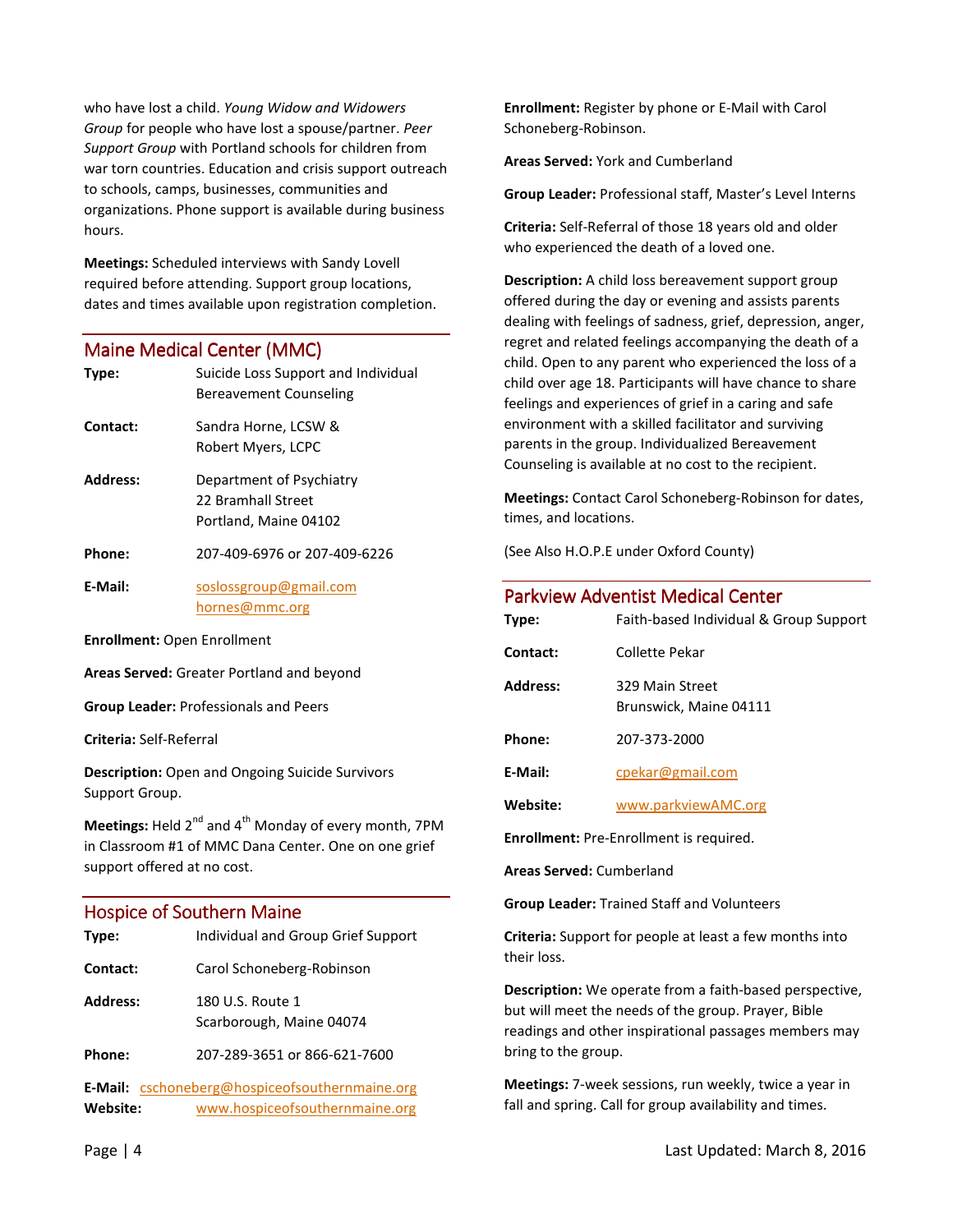Individualized Grief Support available at Chaplain's Office. Call to schedule date and time 207-373-2251.

(See H.O.P.E under Oxford County and Androscoggin Health Care and Hospice in Androscoggin County)

#### *FRANKLIN FRANKLIN*

(See Androscoggin Home Care and Hospice in Androscoggin County)

#### "Old South Church"

| Type:           | General Bereavement Support Group,<br>Suicide Support for Adults and<br>Children/Adolescents |
|-----------------|----------------------------------------------------------------------------------------------|
| Contact:        | Betsy Riley                                                                                  |
| <b>Address:</b> | 227 Main Street<br>Farmington, Maine 04938                                                   |
| Phone:          | 207-645-2884 or 207-778-0424                                                                 |
| Website:        | www.farmingtonucc.org                                                                        |

**Enrollment:** Everyone is welcome.

**Areas Served:** Franklin

**Group Leader:** Trained Staff and Volunteers

**Criteria:** Groups open to anyone dealing with the loss of a loved one, regardless of age or situation.

**Description:** *Community Circle of Love;* Bereavement support group for anyone who lost a loved one. Suicide support groups available for Adults and Children/Adolescents.

**Meetings:** Held every other Wednesday 2:30-4PM at the Old South Church, 235 Main Street, Farmington.

## **Survivors of Suicide Loss**

| Type:           | Suicide Survivors Support Group                                                                                    |
|-----------------|--------------------------------------------------------------------------------------------------------------------|
| Contact:        | Angela Godbout                                                                                                     |
| <b>Address:</b> | Ben Franklin Center at Franklin<br><b>Memorial Hospital</b><br>111 Franklin Health Commons<br>Farmington, ME 04938 |
| Phone:          | 207-446-0609                                                                                                       |

**Enrollment:** Everyone is welcome.

**Group Leader:** Peer Facilitated

**Criteria:** Self-Referral

**Areas Served:** Franklin

**Description:** Survivors of Suicide Loss is a peer facilitated grief support group for anyone who has lost someone close to them by suicide. The group is ongoing, open to anyone who has had a loss, and is offered without charge to participants.

**Meetings:** Second and Fourth Monday of the Month @ 6:30pm

### *HANCOCK HANCOCK*

#### Hospice of Hancock County

| Type:                                                | General Bereavement, Suicide Loss<br>Support Group, Veteran Loss Group,<br>Parent/Sibling Loss Support, Inmate<br>Support Group |
|------------------------------------------------------|---------------------------------------------------------------------------------------------------------------------------------|
| Contact:                                             | Janice Ronco, Bereavement Services<br>Coordinator                                                                               |
| Address:                                             | 14 McKenzie Avenue<br>Ellsworth, Maine 04605                                                                                    |
| Phone:                                               | 207-667-2531                                                                                                                    |
| E-Mail:                                              | mcgriff@hospiceofhancock.org                                                                                                    |
| <b>Enrollment:</b> Application and Interview Process |                                                                                                                                 |

**Areas Served:** Hancock

**Group Leader:** Trained Survivors.

#### **Criteria:** Self-Referral

**Description:** General Bereavement, Veteran Loss Support & Parent/Sibling Loss Support Groups and Suicide Survivor Support Group offered twice a year. A Graduate Support Group offered to those who complete two or more grief support groups. A newly organized group for those incarcerated and suffered a loss is beginning with our fall support listing.

**Meetings:** Offered in the spring and fall. Call for more information, group locations, dates and times.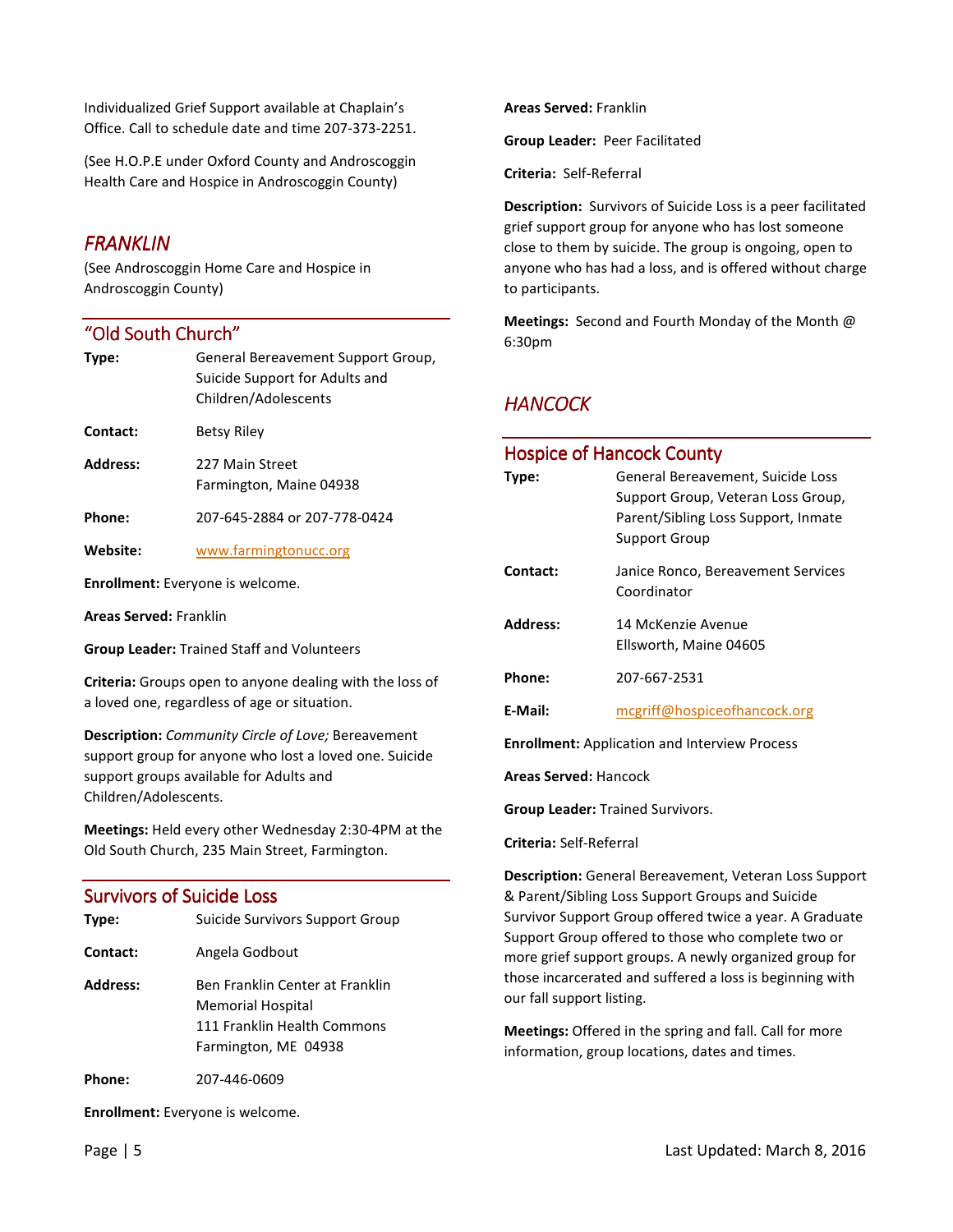## *KENNEBEC KENNEBEC*

#### Hospice Volunteers of Waterville

| Type:           | Widow/Widower Support Group                              |
|-----------------|----------------------------------------------------------|
| Contact:        | Jan Osborn, Bereavement Coordinator                      |
| <b>Address:</b> | 304 Main Street, P.O. Box 200<br>Waterville, Maine 04901 |
| Phone:          | 207-873-3615 Extension: 15                               |
| E-Mail:         | hospiceinfo@hvwa.org                                     |

josborn@hvwa.org

**Website:** www.hvwa.org

**Enrollment:** Please call ahead.

**Areas Served:** 27 communities in Waterville area

**Group Leader:** Trained Volunteers

**Criteria:** Self-Referral

**Description:** At this time, there is a Widow/Widower Support Group open to anyone struggling with the death of their spouse.

**Meetings:** Held the 2<sup>nd</sup> and 4<sup>th</sup> Thursday of every month from 10-11:30AM. Call ahead for meeting locations as they may change.

**Additional Information;** Jan Osborn, Bereavement Coordinator, will contact NAMI Maine Staff with any new Support Groups as they become available.

#### **Maine General Hospice**

| Type:                                             | General Loss Support, Family Grief<br>Support, Survivors of Suicide Loss, Child<br>Loss Support Group |
|---------------------------------------------------|-------------------------------------------------------------------------------------------------------|
| Contact:                                          | Tamara Cooper, Bereavement<br>Coordinator                                                             |
| Address:                                          | 150 Dresden Avenue<br>Gardiner, Maine 04345                                                           |
| Phone:                                            | 207-626-1780                                                                                          |
| E-Mail:                                           | tamara.cooper@mainegeneral.org                                                                        |
| Website:                                          | www.mainegeneral.org                                                                                  |
| <b>Enrollment:</b> Enrollment Process is required |                                                                                                       |
| <b>Areas Served: Statewide</b>                    |                                                                                                       |

#### **Group Leader:** Facilitating Team

**Criteria:** Self-Referral

**Description:** All programs are free of charge and open to all Maine communities. Call for support group dates and times or general information.

- *Healing Hearts*: A Family Grief Support Program (7 weeks, 4 times a year) for families with children ages 3-17 who are grieving the death of a loved one. Offers children and their caregivers a safe space to explore feelings and share memories through art, play and storytelling. Pre-registration and interview process required.
- *General Loss Support Group:* This group runs for 6 week sessions multiple times a year for adults who experienced the death of a loved one. We provide a safe space to explore feelings of grief and loss in a supportive peer setting. Grief information and education are provided. Pre-registration and interview required.
- *Survivors of Suicide Loss*: Runs for 6-weeks for family and friends of someone who died by suicide. This group offers a safe space to let out feelings of grief and loss in a supportive setting. Information specific to loss and grief resulting from suicide is provided. This group is held on an as needed basis. Call to register or to schedule an interview.
- *Child Loss Support Group:* Meetings scheduled on as needed basis for adults who experienced the death of a child. This group provides a safe environment to work through feelings of grief and loss in a calm, supportive setting. Information and resources specific to child loss and grief are provided. Preregistration and interview process required.

**Meetings:** Contact Tamara Cooper for information, meeting availability, dates and times.

(See Also H.O.P.E under Oxford County)

### *KNOX*

| <b>Coastal Family Hospice Volunteers</b> |                                                                  |
|------------------------------------------|------------------------------------------------------------------|
| Type:                                    | General Bereavement Support Group,<br>Bereavement Correspondence |
| Contact:                                 | Carol des Lauriers Cieri, Hospice<br>Coordinator                 |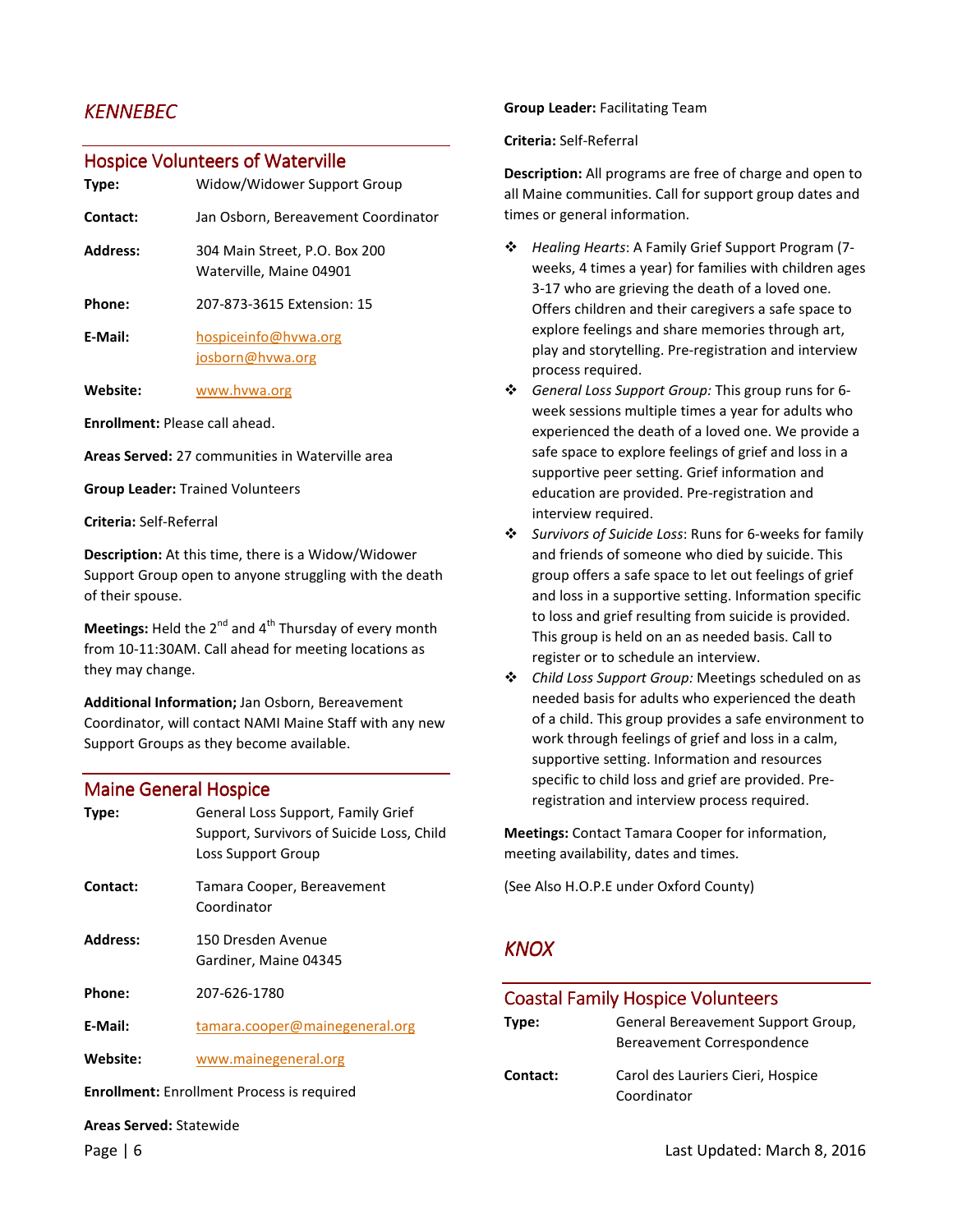**Address:** 34 Old County Road Rockport, Maine 04856

**Phone:** 207-593-9355

**E-Mail:** coastalfamilyhospicevolunteers@gmail.com cdeslaurierscieri@penbayhealthcare.org

**Website:** www.coastalfamilyhospice.com

**Enrollment:** Registration required prior to attending.

**Areas Served:** Knox and Lincoln

**Group Leader:** Bereavement Coordinator, Volunteers and Licensed Counselors

**Criteria:** Self-Referral

**Description:** Contact our office if interested in attending a support group. Bereavement Correspondence provided to those who wish to receive support and resources by mail in the first 13 months following a death.

**Meetings:** A general bereavement support group 1<sup>st</sup> Wednesday of every month, 6-7:30PM in the Bartlett Woods Retirement Center library. Call Carol for group availability and meeting schedules.

# *LINCOLN*

# Miles & St. Andrews Home Health and Hospice

| Type:    | <b>General Bereavement Support</b><br>Group |
|----------|---------------------------------------------|
| Contact: | Connie Jones                                |

Address: 40 Belvedere Road Damariscotta, Maine 04543 **Phone:** 207-563-4177

E-Mail: **connie.jones2@lchcare.org** 

**Web:** www.mileshealthcare.org/HomeHealthHospice

**Enrollment:** Call for an initial interview.

**Areas Served:** Lincoln

**Group Leader:** Kirsten Skorpen, MSW

**Criteria:** Open to all members of the community dealing with an adult loss.

**Description:** A small support group available at no cost to participants and open to anyone who experienced a recent adult loss.

**Meetings:** Held every other Wednesday, 10-11:30AM. Call to register or for more information.

#### *OXFORD*

| SOS – Survivors of Suicide |                                            |
|----------------------------|--------------------------------------------|
| Type:                      | Suicide Loss Support Group                 |
| Contact:                   | Christine Hensley                          |
| <b>Address:</b>            | 348 South Hiram Road<br>Hiram, Maine 04041 |
| Phone:                     | 207-625-4352 or 207-625-3291               |
| F-Mail:                    | christine257me@yahoo.com                   |

**Enrollment:** Open enrollment. Call for initial interview.

**Areas Served:** Oxford and beyond

**Group Leader:** Trained Peers and Professionals who have experienced the loss of a loved one to suicide.

**Criteria:** Call ahead to register.

**Description:** Suicide loss survivors helping peers face life after the loss of a loved one to suicide.

**Meetings:** Groups meet at the Calvary Bible Church the 1<sup>st</sup> Tuesday of every month, 6:30-7:30PM.

#### $H.O.P.E.$

| Type:    | General Bereavement Support<br>Group, Coping with a Serious<br>Illness Support Group |
|----------|--------------------------------------------------------------------------------------|
| Contact: | Kenneth Hamilton and Liz                                                             |
| Address: | P.O. Box 276, 52 High Street<br>South Paris, Maine 04281                             |
| Phone:   | 207-890-3673 or 207-743-7458                                                         |
|          | Call Liz to register 727-420-2964                                                    |
| E-Mail:  | kenhhope@hopehealing.org                                                             |
| Website: | www.hopehealing.org                                                                  |

**Enrollment:** Drop in or call for more information and meetings locations.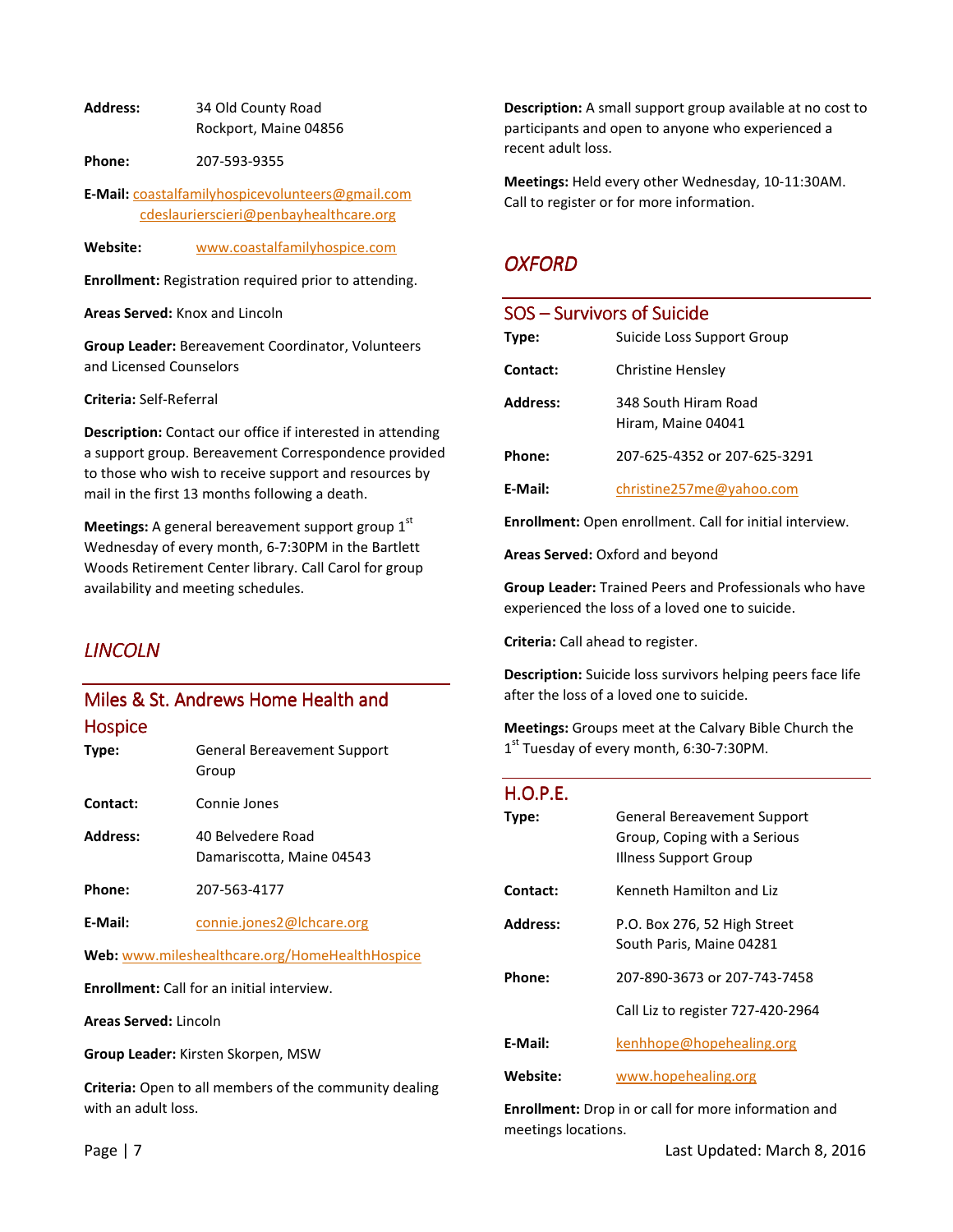**Areas Served:** Hallowell, South Paris and Portland

**Group Leader:** Kenneth Hamilton, MD

**Criteria:** Self-Referral

**Description:** Groups support the bereaved and those coping with a serious illness, situation or condition.

**Meetings:** General Bereavement Support Groups at:

- Portland Recovery Community Center, 468 Forest Avenue, Portland, every Thursday, 5-7PM.
- ❖ Irish Heritage Center; 34 Gray Street, Portland, Wednesdays, 5:30-7:30PM. Enter through rear door off Danforth Street.
- $\triangleq$  Haskell House, 1<sup>st</sup> Congregational Church, 17 East Main Street, South Paris, Mondays, 4-6PM.
- St. Matthews Episcopal Church, 20 Union Street, Hallowell, Wednesdays, 6:30-8:30PM. Parking off Academy Street.
- Riverside Methodist Church, 5 School Street, Porter, Thursdays, 6-8PM. Side door entrance.

(See Androscoggin Home Care and Hospice in Androscoggin County)

# *PENOBSCOT PENOBSCOT*

#### St. Joseph Homecare & Hospice

**Type:** Child Loss Support Group, Walk-in Bereavement Support Group **Contact:** Lynn Jones, Hospice Coordinator **Address:** St. Joseph Healthcare Park 360 Broadway Bangor, Maine 04401 **Phone:** 207-262-1810 **Website:** www.stjoeshealing.org

**Enrollment:** Open enrollment, walk-ins are welcome.

**Areas Served:** Greater Bangor (25 mile radius)

**Group Leader:** Grief Counselors

**Criteria:** Self-Referral

**Description:** The agency offers a free bereavement support program several times annually.

**Meetings:** Parents Bereavement Support Group meets the  $1<sup>st</sup>$  Wednesday of every month, 6:30PM. This meeting, open to the public, offers support for parents or caregivers who lost children. Contact St. Joseph Homecare and Hospice for details.

Community Walk-In Bereavement Support Group is hosted at Brookings-Smith Funeral Home, 133 Center Street, Bangor,  $2^{nd}$  and  $4^{th}$  Wednesday of every month, 6-7:30PM.

| Type:    | Pathfinders - Hospice of Eastern Maine<br><b>Expressive Art Loss Support Group</b><br>for Children and their Families |
|----------|-----------------------------------------------------------------------------------------------------------------------|
| Contact: | Linda Boyle, Program Coordinator                                                                                      |
| Address: | <b>FM Healthcare Mall</b><br>885 Union Street, Suite 220<br>Bangor, Maine 04401                                       |
| Phone:   | 207-973-8269 or 800-350-8269                                                                                          |
| E-Mail:  | lboyle@emh.org                                                                                                        |
| Website: | www.pathfindersmaine.org                                                                                              |

**Enrollment:** Application process

**Areas Served:** Penobscot and surrounding counties

**Group Leader:** Various agency resources and volunteers trained through Hospice of Eastern Maine

**Criteria:** Self-Referral

**Description:** A support group for children, ages 4 to young adults, and their families dealing with the loss of a loved one. This group provides expressive art activities as a way to work through feelings of grief.

**Meetings:** Meetings run 10-week sessions twice a year; the fall session begins October  $5<sup>th</sup>$  and continues every Monday evening from 6-7:30PM through December  $7^{\text{th}}$ . The spring group begins March  $7<sup>th</sup>$  from 6- 7:30PM and continues every Monday thereafter with the exception of school vacation week.

#### New Hope Hospice, Inc.

| Type:           | <b>General Bereavement Support</b>                    |
|-----------------|-------------------------------------------------------|
| Contact:        | Christii MaQuillan, Director                          |
| <b>Address:</b> | P.O. Box 70, 1344 Main Road<br>Eddington, Maine 04428 |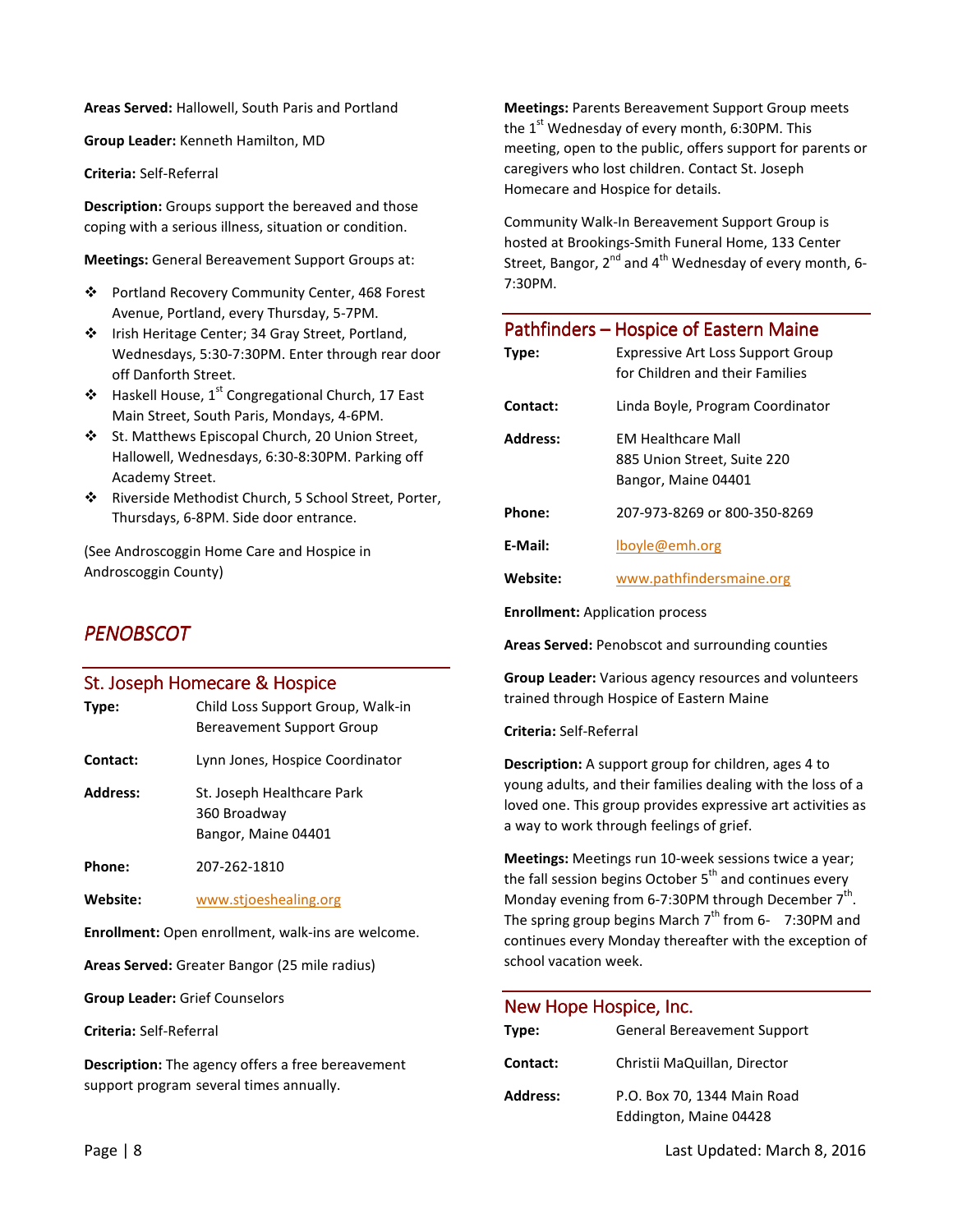**Phone:** 207-843-7521

**E-Mail:** newhope7521@aol.com

**Website:** www.newhopehospice.org

**Enrollment:** Open Enrollment

**Areas Served:** 35 mile radius of Bangor

**Group Leader:** Rodney St. Louis, Bereavement Coordinator

**Criteria:** Self-Referral

**Description:** A General Bereavement Support Group meets twice monthly.

**Meetings:** Held the 2<sup>nd</sup> and 4<sup>th</sup> Wednesday of every month at 6PM and hosted at the Brookings-Smith Family Center in Bangor.

## *PISCATAQUIS PISCATAQUIS*

#### Pine Tree Hospice

| Type:                                                                      | Adult Lunch and Learn<br>Bereavement Group, General<br>Bereavement Support Groups for<br><b>Adults and Children</b> |
|----------------------------------------------------------------------------|---------------------------------------------------------------------------------------------------------------------|
| Contact:                                                                   | Jane Stitham, Executive Director                                                                                    |
|                                                                            | Betsy Miller-Minott, Coordinator of<br><b>Volunteer and Client Services</b>                                         |
| Address:                                                                   | 883 West Main Street<br>Dover-Foxcroft, Maine 04426                                                                 |
| Phone:                                                                     | 207-564-4346                                                                                                        |
| E-Mail:                                                                    | wecare@pinetreehospice.org                                                                                          |
| Website:                                                                   | www.pinetreehospice.org                                                                                             |
| Facebook:                                                                  | www.facebook.com/EvergreenPTH                                                                                       |
| <b>Enrollment:</b> Call to enroll.                                         |                                                                                                                     |
| <b>Areas Served:</b> Piscataquis and portions of Somerset and<br>Penobscot |                                                                                                                     |
| <b>Group Leader: Trained Volunteers</b>                                    |                                                                                                                     |

**Criteria:** Self-Referral, Social Worker, Medical Professionals and Spiritual Advocates

**Description:** *Adult Lunch and Learn Bereavement Support Group* is free of charge and open to anyone struggling with the death of a loved one. The first hour is a support group followed by lunch and a presentation in the second hour. A diverse number of guest speakers attend each month. *Evening Support Groups for Adults* are open to anyone struggling with the death of a loved one. We offer a *Support Group for Children*, ages 3-18 accompanied by a parent or guardian. Children are placed in age appropriate groups. The parents/guardians meet together in a support group of their own.

**Meetings:** *Adult Lunch and Learn Bereavement Groups* held 2<sup>nd</sup> Tuesday every month, 11AM-1PM September through May at Dover-Foxcroft Congregational Church, Dover, Maine. The Adult *Evening Support Group* runs the 2<sup>nd</sup> and 4<sup>th</sup> Tuesday every month at Pine Tree Hospice. The *Support Group for Children* begins Wednesday, October 7, 2015, 6:30-7:30PM. Another *Children's*  Bereavement Support Group held 2<sup>nd</sup> and 4<sup>th</sup> Wednesday every month, 7-8PM, 1<sup>st</sup> Floor of Basket House, 883 West Main Street. Call Pine Tree Hospice with questions, meeting availability, dates and times 207-564-4346.

#### *SAGADAHOC AGADAHOC*

(See CHANS Hospice and Volunteers: Center for Grief and Loss in Cumberland County)

### *SOMERSET SOMERSET OMERSET*

| <b>Hospice Volunteers of Somerset County</b> |                                 |  |
|----------------------------------------------|---------------------------------|--|
| Type:                                        | Adult and Children Bereavement  |  |
|                                              | Support Groups, Bereavement     |  |
|                                              | Mailing Program, One on One     |  |
|                                              | Support for Adults and Children |  |
| Contact:                                     | Karen Champagne                 |  |
| Address:                                     | 41 Main Street                  |  |
|                                              | Skowhegan, Maine 04976          |  |
| Phone:                                       | 207-474-7775                    |  |
|                                              |                                 |  |
| E-Mail:                                      | Volunteer@hvosc.org             |  |
| Website:                                     | www.hvosc.net                   |  |
| <b>Enrollment: Drop-In</b>                   |                                 |  |
| <b>Areas Served: Somerset</b>                |                                 |  |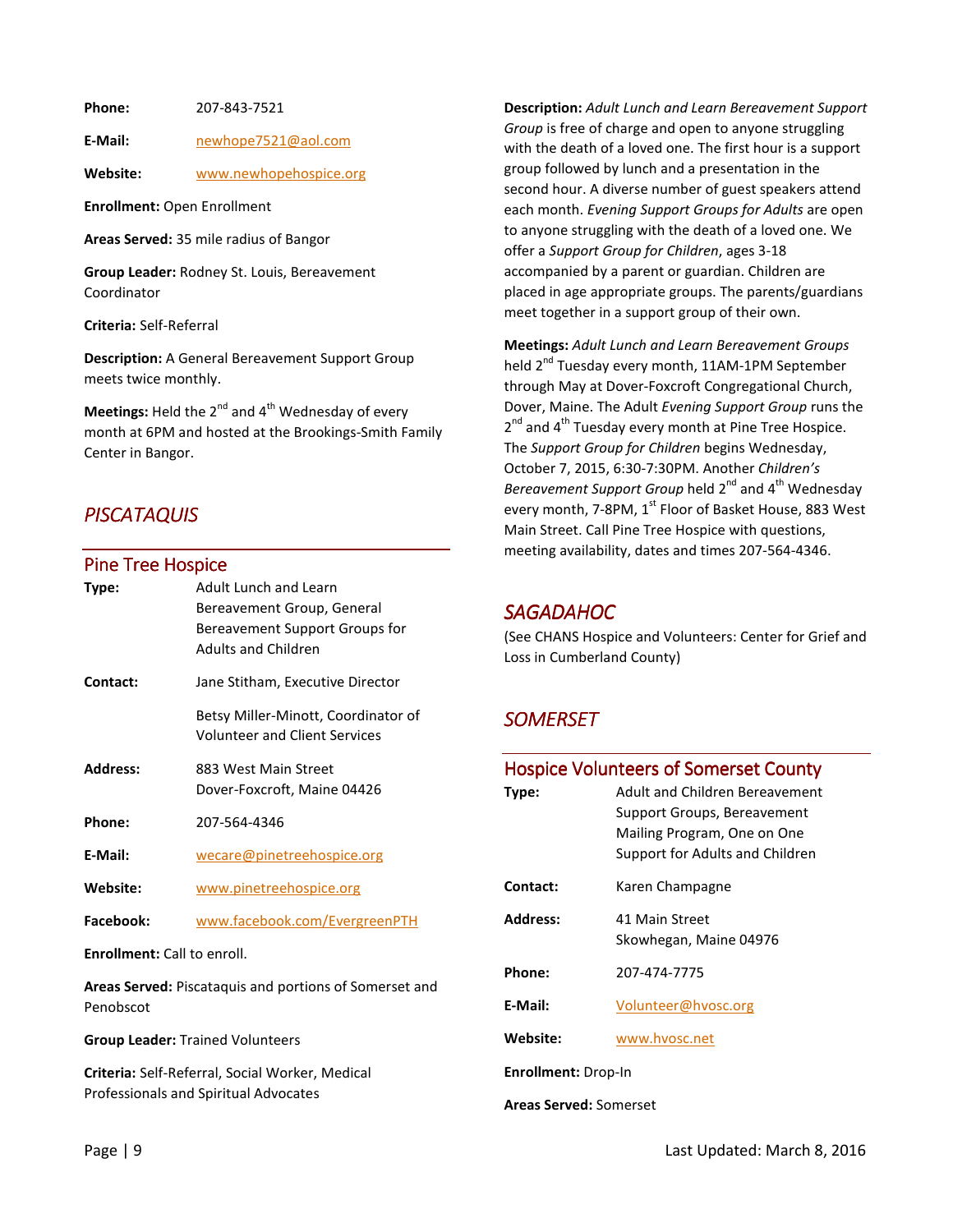**Group Leader:** Volunteer Services Coordinator

**Criteria:** Self-Referral, Crisis & Counseling, Schools, etc.

**Description:** Year-round drop-in grief support group offered. Based on needs, we form special support groups. Grief support groups offered to all ages, as well as support, a lending library, and additional needed services.

**Meetings:** Drop-in group held every Tuesday at 4PM.

### *WALDO*

#### Hospice Volunteers of Waldo County

| Type:                                           | Individualized Peer Support           |  |
|-------------------------------------------------|---------------------------------------|--|
| Contact:                                        | Flic Shooter, Bereavement Coordinator |  |
| <b>Address:</b>                                 | P.O. Box 772<br>Belfast, Maine 04915  |  |
| Phone:                                          | 207-930-2677                          |  |
| E-Mail:                                         | hvowc1@gmail.com                      |  |
| Website:                                        | Hospicevolunteers of wald ocounty.org |  |
| <b>Enrollment: Contact Flic Shooter</b>         |                                       |  |
| <b>Areas Served: Waldo</b>                      |                                       |  |
| <b>Group Leader: Hospice Volunteers</b>         |                                       |  |
| Criteria: Self-Referral                         |                                       |  |
| <b>Description:</b> Individualized Peer Support |                                       |  |
|                                                 |                                       |  |

**Meetings:** Available by Appointment

### **WASHINGTON**

# Down East Hospice Volunteers **Type:** Individual Bereavement Support, Bereavement Support Group **Contact:** Kathi Milicia, Bereavement Coordinator **Address:** Calais Regional Hospital 24 Hospital Lane Calais, Maine 04619 **Phone:** 207-454-9204

| E-Mail: | downeasthospice@yahoo.com |
|---------|---------------------------|
|---------|---------------------------|

**Website:** www.downeasthospicevolunteers.org

**Enrollment:** Pre-Registering is required.

**Criteria:** Available free of charge to anyone dealing with the loss of a loved one.

**Description:** One on one bereavement support available by appointment. A 6-week grief support group will begin the fall of 2015 in Calais. A child loss support group will begin the fall of 2015 in Calais.

**Meetings:** Call for details on the upcoming fall support group.

### *YORK*

| The Hope Project |                               |  |
|------------------|-------------------------------|--|
| Type:            | Child Bereavement Support     |  |
| Contact:         | Nikki Hopewill                |  |
| Phone:           | 207-475-7308                  |  |
| E-Mail:          | nikki@hopeprojectseacoast.org |  |

**Enrollment:** Contact Nikki Hopewill to complete enrollment process.

**Criteria: P**rogram available to grieving children and their families, ages 5-18 years of age.

**Description:** The Hope Project offers a safe place for children to heal.

**Meetings:** Held Wednesday evenings, 6-7:30PM during the active school year. Call for more information and meeting locations.

## York Hospital Hospice in Partnership with **Merrimack Valley Hospice**

| Type:           | Grief Journey Support Group,<br><b>General Bereavement Support</b><br>Group, Child Bereavement Support |
|-----------------|--------------------------------------------------------------------------------------------------------|
| Contact:        | <b>Shannon Tracy</b>                                                                                   |
| <b>Address:</b> | 360 Merrimack Street<br>Lawrence, MA 01843 or<br>127 Long Sands Road, #12<br>York, Maine 03909         |